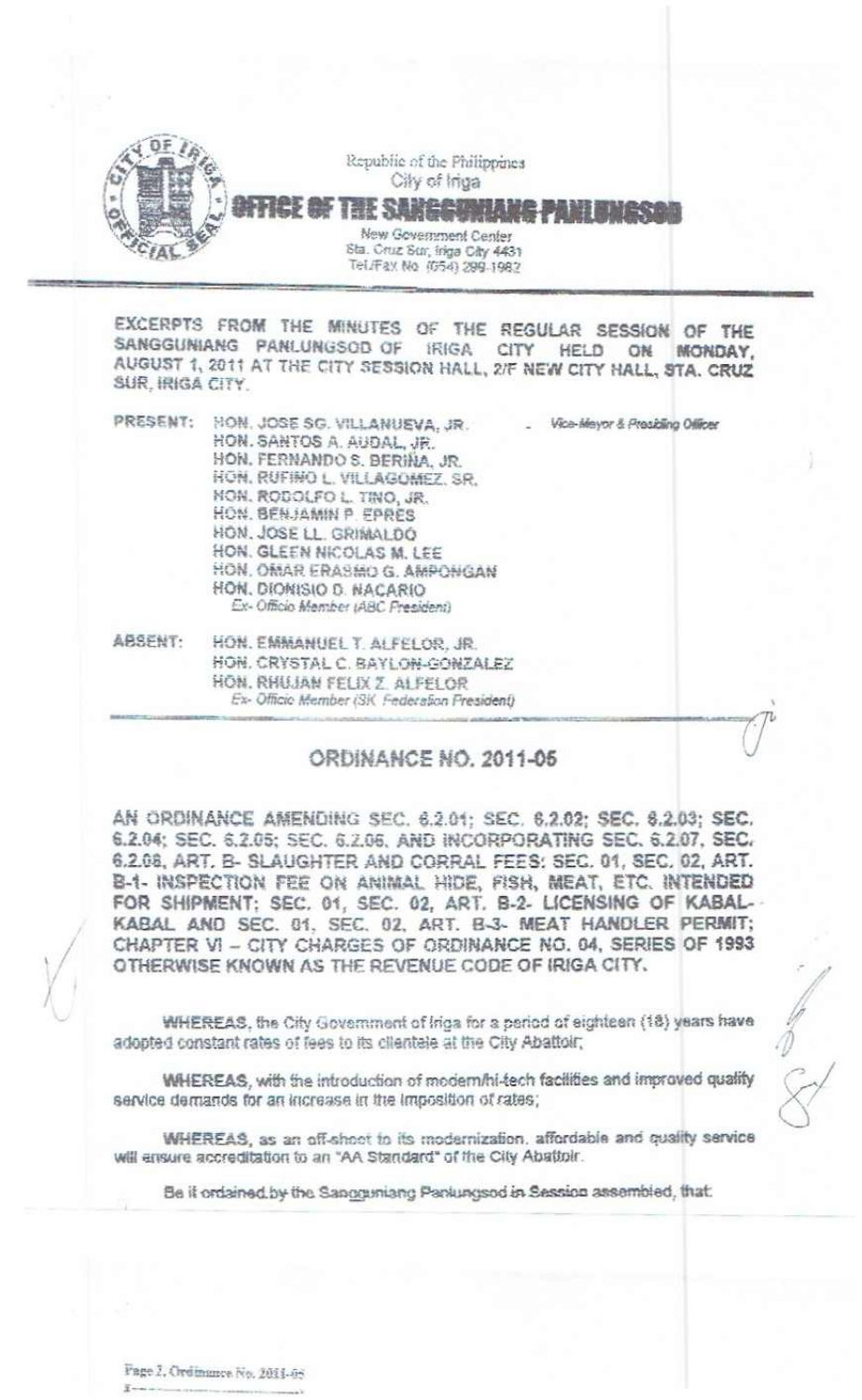Fage 2, Ordinance No. 2011-05  $\overline{Y}$  was made as

## Chapter VI - CITY CHARGES

# ARTICLE B - SLAUGHTER AND CORRAL FEES

### Section 6.2.01. Imposition of Fees.

a. Permit to siaughter - before any animal is slaughtered for public or home consumption, a permit there for shall be secured from the City Veterinary Officer or his duly authorized representative who shall determine whether the animal or fowl is fit for human consumption thru the City Treasurer upon payment of the corresponding fees as follows:

| Large Cameriess | - 22    | P40.00 |
|-----------------|---------|--------|
| HUISPIAGO       | $\sim$  | 20.00  |
| Goathlead       | $-$     | 10.00  |
| Sheep/Hoad      | $\sim$  | 10.00  |
| Others          | Control | -5.00  |

b. Slaughter Fee - the fees shall be paid to cover the cost of services in the slaughter of animal at the City Abattoir in accordance with the following rates:

| Large Cottle | the con- | P2.00/kt |
|--------------|----------|----------|
| Horse        | $\sim$   | 1.70/kd  |
| Goat         | 122      | 1.70/kt  |
| Sheep        | $\sim$   | 1.70/k1  |
| Offiers      | $-$      | 1.70/kl  |

c. Corral Fee - a fee shall be paid for using the corral before the animals is slaughtered.

| Large Cattle  | E.     | P15.00/day |
|---------------|--------|------------|
| Hogs          | $\sim$ | 10.00/day  |
| Goat          | ×      | 10.00/day  |
| Sheep         | D.     | 10.00/day  |
| <b>Others</b> | $\sim$ | 10.00/day  |

d. Staughterhouse Fee - a fee shall be collected for the use of the staughterneuse facilities.

| Large Cattle | Cast 1 | P.70/kd |
|--------------|--------|---------|
| HODS         | УZ.    | 50/kd   |
| Goat         | $\sim$ | .50/k1  |
| Sheep        | 1999.  | 50/KI   |
| Others       | $\sim$ | 50/kl   |
|              |        |         |

e. Ante-Mortem Inspection Fee - for the inspection of Livestock/Poultry prior to siaughter/dressing to determine presence of diseases/abnormal condition.

 $5h.1$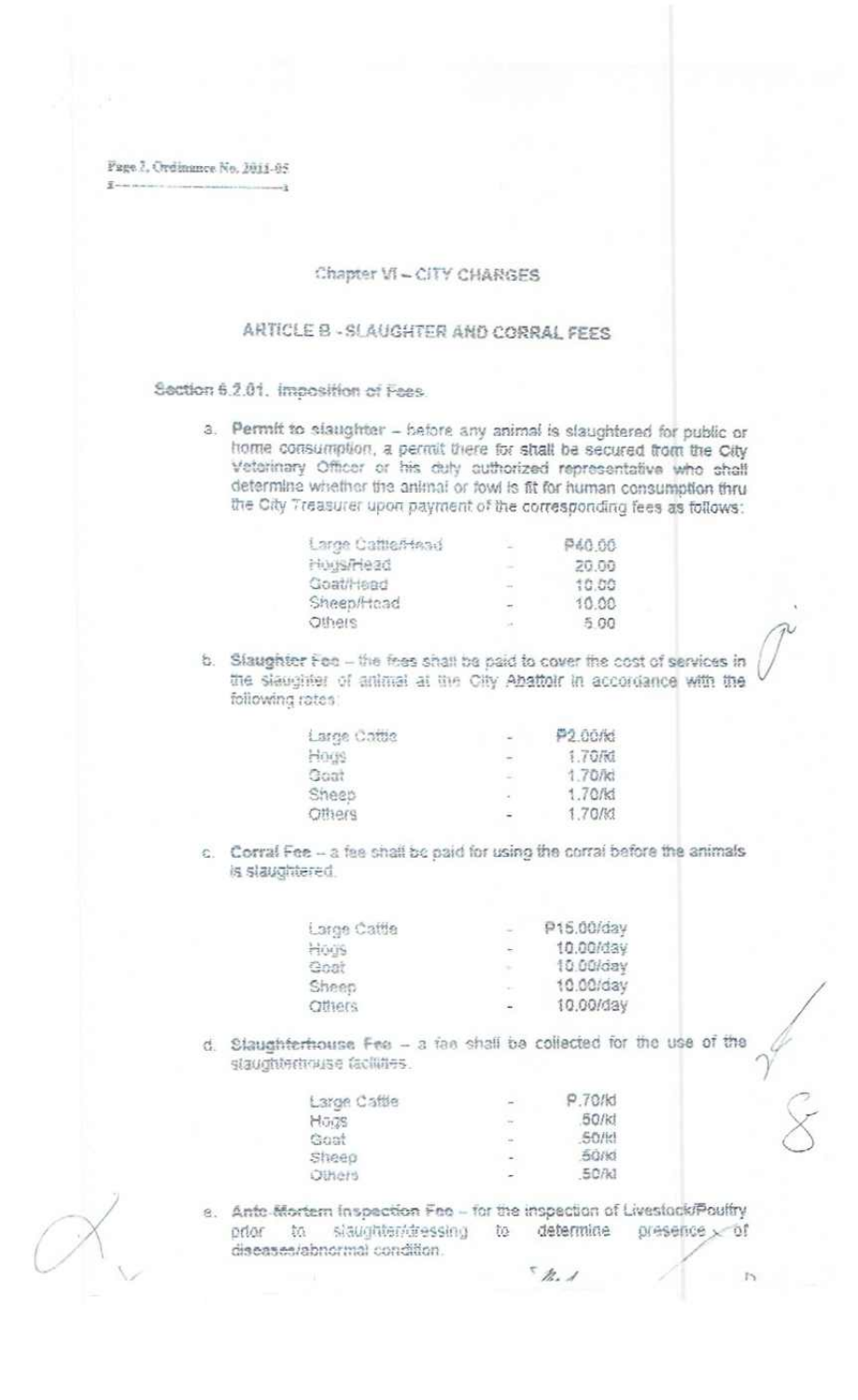Page 3. Ordinance No. 2011-05

| Large Cattle | 1.64    | P10.00/head |
|--------------|---------|-------------|
| Hods         |         | 5.00/head   |
| Goot         | 1992    | 6.00/head   |
| Sheep        | $\sim$  | $5.00$ mead |
| Princip      | $\cdot$ | 1.00/mead   |

f. Evisceration Fee - for the services in cleaning the offal of slaughtered animals

| Large Cattle  |        | P40.00/head |
|---------------|--------|-------------|
| 日本底           | $-100$ | 14.00/head  |
| <b>Iscian</b> |        | 25.00mead   |
| Sheep         |        | 25.00mead   |

g. Delivery Fee - for the transport of the carcasses and other edible parts from the Slaughterhouse to Meat Stalls of the City Public Market.

| Largo Cattle | COL.             | P40.00/head |
|--------------|------------------|-------------|
| Hogs         | $\sim$ 400 $\pm$ | 30.00/head  |
| Goat         |                  | 35.00 mead  |
| Sheep        |                  | 35.00/head  |

h. Post Mortem Fee - for the inspection of the carcasses and edible offal of animals/poultry slaughtered/dressed to detect the presence of lesions and abnormalities

Per khogram of Moat/Poultry - P.50

Soction 6.2.02. Prohibition

Permit to Slaughter - shall not be granted nor corresponding fee collected on animals condemned by the City or his Veterinarian yiub authorized representative.

Section 6.2.03. Time of Payment.

- a. Parmit Fee -- the fee shall be paid to the City Treasurer upon application for a permit to slaughter to the City Veterinarian.
- b. Slaughter Fee the fee shall be paid to the City Treasurer or his duly authorized representative before the siaughtered animal is removed from the City Abaftoir.
- c. Slaughterhouse Foe the fee shall be paid before the animal is ramovad from City Abattoir.
- d. Conai Fee the fee shall be paid to the City Treasurer on per day computation per head.
- e. Ante Mortem inspection Fee the fee shall be paid to the City Treasurer after the Livestock/Poultry has been inspected by the City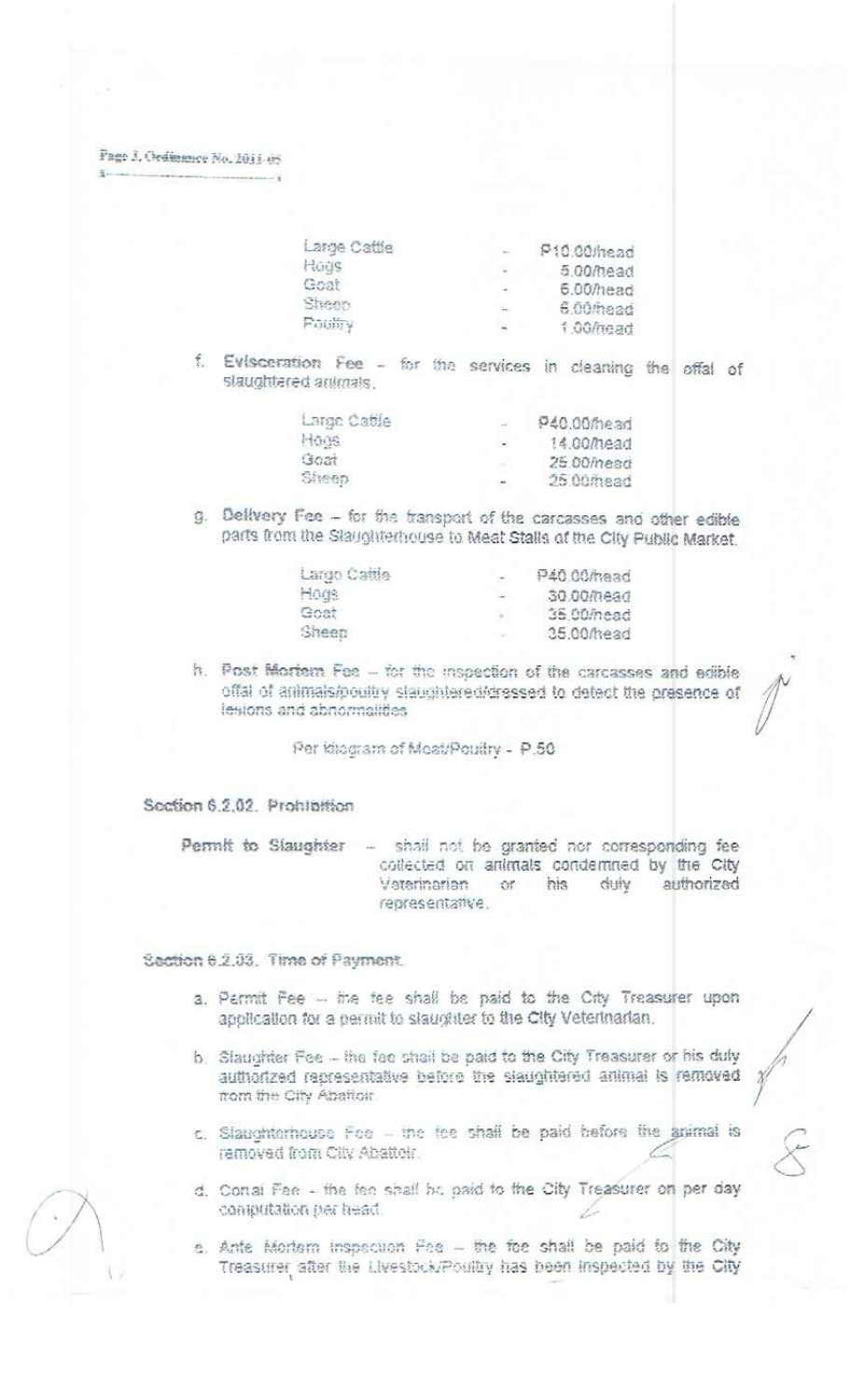Veterinarian or his duty authorized representative and prior to slaughter or dressing.

- f. Post Mortem Fee the fee shall be paid to the City Treasurer after the carcass/meat is inspected and pass for consumption.
- g. Evisceration Fee a fee shall be paid to the City Treasurer after the offal are cleaned.
- h. Delivery Fee a fee shall be paid to the City Treasurer after the Meat carcass is delivered at the meat stall.

Seation 6.2.04. Administrative Provision.

- a. The slaughter of any kind of animals intended for sale shall be done only in the City Abattoir designated as such by the Sangguniang Pantungsod. The animal slaughtered for home consumption shall not be sold or offered for sale.
- b. Livestock Carcasses found not slaughtered at the City Abattoir shall be condemned and confiscated as hot meat.
- c. Double dead meat or Botcha are strictly prohibited and outright condemned/destroyed.
- d. Before issuing the permit for the slaughter of Large Cattle the meat Inspector shall require for branded cattle, the production of the certificate of ownership if the owner is the applicant not the original owner. If there is no certificate of transfer made in his favor, one such certificate shall be issued and corresponding fee be collected thereof. For unbranded cattle that have not yet reached the age of branding the meat inspector, shall require such evidence that will be satisfactory to him regarding the ownership of the animal for which permit to slaughter has been requested. For the unbranded cattle of the required age, necessary cartificate of ownership and/or transfer shall be issued, and the corresponding fees collected therefore before the slaughter permit is granted.

Section 6.2.05. Penalty. Any violation of the provisions of this article shall be purished by a fine of not less than Three Thousand (P3,000.00) Pesos but not exceeding Five Thousand (P5,000.00) Pesos, or imprisonment of not less than six (6) months but not exceeding one (1) year or both, at the discretion of the court.

### ARTICLE B-1 - INSPECTION FEE ON ANIMAL HIDE, FISH, MEAT, ETC. INTENDED FOR SHIPMENT

Section 61. Imposition Fee. There shall be collected from every dealer who intends to ship/transport animal hides, fish and other product who intends to ship or other mode of transfer outside the limits of iriga City the following inspection fee:

a. Hide of Large Cattle, per kilo b. Fish (fresh, dried or salted per kilo c. Meat and similar product per kilo

P.50 .50 50

Λ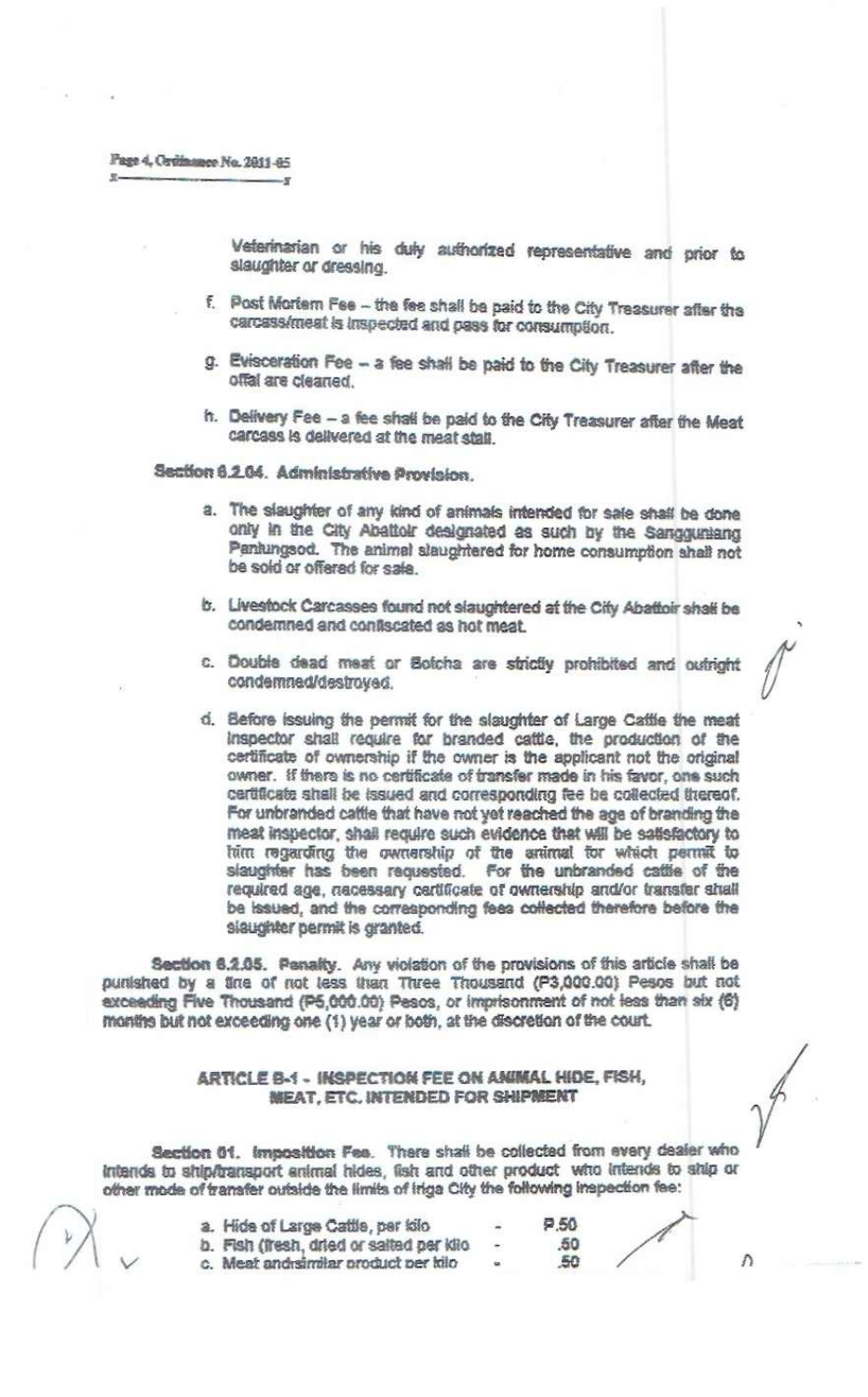Page 5, Ordinance No. 2011 05

Section 02. Time of Payment. The fee shall be paid to the City Treasurer or his duly authorized representative upon application for a permit and after inspection is made by the City Veterinarian prior to shipment of the above-mentioned products.

ARTICLE B-2 - LICENSING OF KABAL-KABAL

Section 01. Definition. Vihen used in this Article.

Kabal-Kabal - a motorized tricycle used in hauling live animals intended for staughter.

Section 02. License Fee. All kabal-kabal operator are required to secure license permit to the City Treasurer's Office and pay the corresponding fee of Two Hundred (P200.00) pesos per year.

## ARTICLE B-3 - MEAT HANDLER PERMIT

Section 01. Definition - when used in this Article

Meat Handler - all persons handling meat at the meat stalls except the sole ownerflicense.

#### Section 02. Imposition Fea

- a. All meat handler shall secure Health Certificate from the City Health Officer to determine absence of any communicable diseases.
- b. All meat handler shall pay an occupational tax.

Section 6.2.06. Separability Clause. If for any reason, any provision of this Ordinance is declared to be unconstitutional or invalid, the other provisions hereof not so affected shall continue in full force and effect.

Section 6.2.07. Repealing Clause. All ordinances or portion thereof inconsistent herewith is hereby repealed or modified accordingly.

Section 6.2.08. Effectivity Clause. This ordinance shall take effect immediately after review and approval of the Gangguniang Panlalawigan.

UNANIMOUSLY APPROVED.

ENACTED: August 1, 2011

Sponsor: Hon. Jose Li. Grimaldo